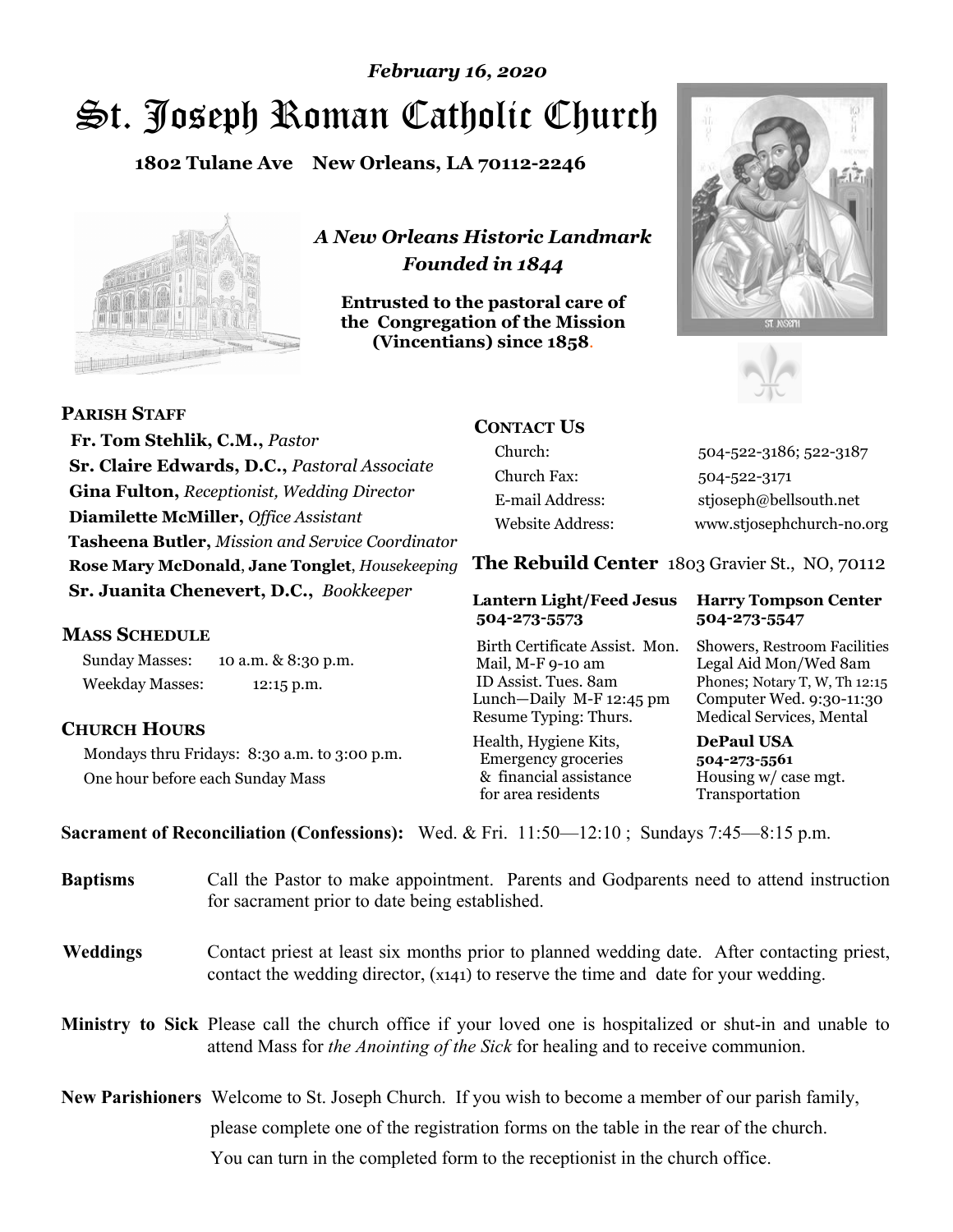# **Sixth Sunday in Ordinary Time February 16, 2020**



## **10:00 am St. Joseph Parishioners, Living & Deceased**

 **8:30 pm** *Pippy Sanders; Joseph Morales, Jr. +; Ted & Yvonne Kirn +; Katie Wayert*

| Monday, February 17, 2020—Founders of Servite Order<br>12:15 p.m. Elaine Wilcox | <b>READINGS FOR THE WEEK</b><br><i>Feb 16</i> , One in Faith $\#1050$<br>Sunday, |
|---------------------------------------------------------------------------------|----------------------------------------------------------------------------------|
| Tuesday, February 18, 2020-                                                     | Gn 4:1-15, 25; Mk 8:11-13<br>Monday:                                             |
| 12:15 p.m. Fr. Tom Stehlik, CM; Theodore Kirn +                                 | Gn 6:5-8; 7:1-5, 10; Mk 8:14-21<br>Tuesday:                                      |
| Wednesday, February 19, 2020-                                                   | Wednesday: Gn 8:6-13, 20-22; Mk 8:22-26                                          |
| $12:15$ p.m. Ana Maria Hinajosa +                                               | Gn 9:1-13; Mk 8:27-33<br>Thursday:                                               |
| Thursday, February 20, 2020-                                                    | Friday:<br>Gn 11:1-9; Mk $8:34 - 9:1$                                            |
| 12:15 p.m. Mary Quinn; Christi Kennedy; Winston Falgout +                       | Heb 11:1-7; Mk 9:2-13<br>Saturday:                                               |
| Friday, February 21, 2020-St. Peter Damian<br>$12:15$ p.m. Charles A. Genard +  | Sunday: Lv 19:1-2, 17-18; Ps 103;<br>1 Cor 3:16-23; Mt 5:38-48                   |

#### **YOUR PRAYERS ARE ASKED FOR THE FOLLOWING PARISHIONERS , WHO ARE IN NEED OF HEALING:**

 Dorothy Alexander, Beatrice Augustin, Anthony Blaise, Clarke Bordelo, Lawrence & Mamie Brown, Angelle Campbell; John Caron, Julianna Chevalier; John & Kathleen Gebbia, Sylvia Daily-Powell, Joseph Delay, Terry Eggleston, Linda Elwood, Heather Faircloth, Frances Fiegler, Darrell & Ramona Ford, Donald Frazier, Mark Eiserloh, Shirley Gaither, Roselyn Hansen, Sarah Hollier-Watkins, Marvin Johnston, Jim Karam, Bill Kroetz, Ken Kussman, Nowell Lacking, Landy Lanza, James Leung, Andrew Marino, Sara Marino, Priscilla Martin, Karen McCoy, Hazel McMiller, Donna Moore, Maura O'Donovan, CHF, Tina Roderfeld, Bernie Saul; Pippy Sanders, Louise Sonnier, Mel & Gaspar Schiro; Theard Simms, Fr. Tom Stehlik, CM, Malcolm Taylor, Jane Tonglet, Fritz & George Tripkovich, Corliss Truhill; Georgiana Prevost, Marion Vaughn, Juanita Ware, Cathleen Ward, Warren Webster, Helen Wilson, Mary Willis, Lynn Williams, C & JA Slocum.

#### **SANCTUARY CANDLE AND MASS INTENTIONS**

 The Sanctuary Candle is burning this week to pray for the eternal rest of **Rosalie Blady.** To reserve a date to burn the Sanctuary Candle in memory of someone or for a special intention, please call the church office (522-3186). The Sanctuary Candle offering is \$15 for one week. The offering for Mass intentions is \$5.00 per Mass.

# **Ordinary Time?? What is That?**

The rhythm of the liturgical seasons reflects the rhythm of life — with its celebrations of anniversaries and its seasons of quiet growth and maturing. Ordinary Time, meaning ordered or numbered time, is celebrated in two segments: from the Monday following the Baptism of Our Lord up to Ash Wednesday; and from Pentecost Monday to the First Sunday of Advent. This makes it the largest season of the Liturgical Year.

In vestments and liturgical symbols, green, the color of hope and growth, the Church counts the thirty-three or thirty-four Sundays of Ordinary Time, inviting the faithful to meditate upon the whole mystery of Christ – his life, miracles and teachings – in the light of his Resurrection which is the center of every Sunday Eucharist.

If the faithful are to mature in the spiritual life and increase in faith, they must descend the great mountain peaks of Easter and Christmas in order to "pasture" in the vast verdant meadows of *tempus per annum*, or Ordinary Time. Sunday by Sunday, the Pilgrim Church marks her journey through the *tempus per annum* as she processes through time toward eternity.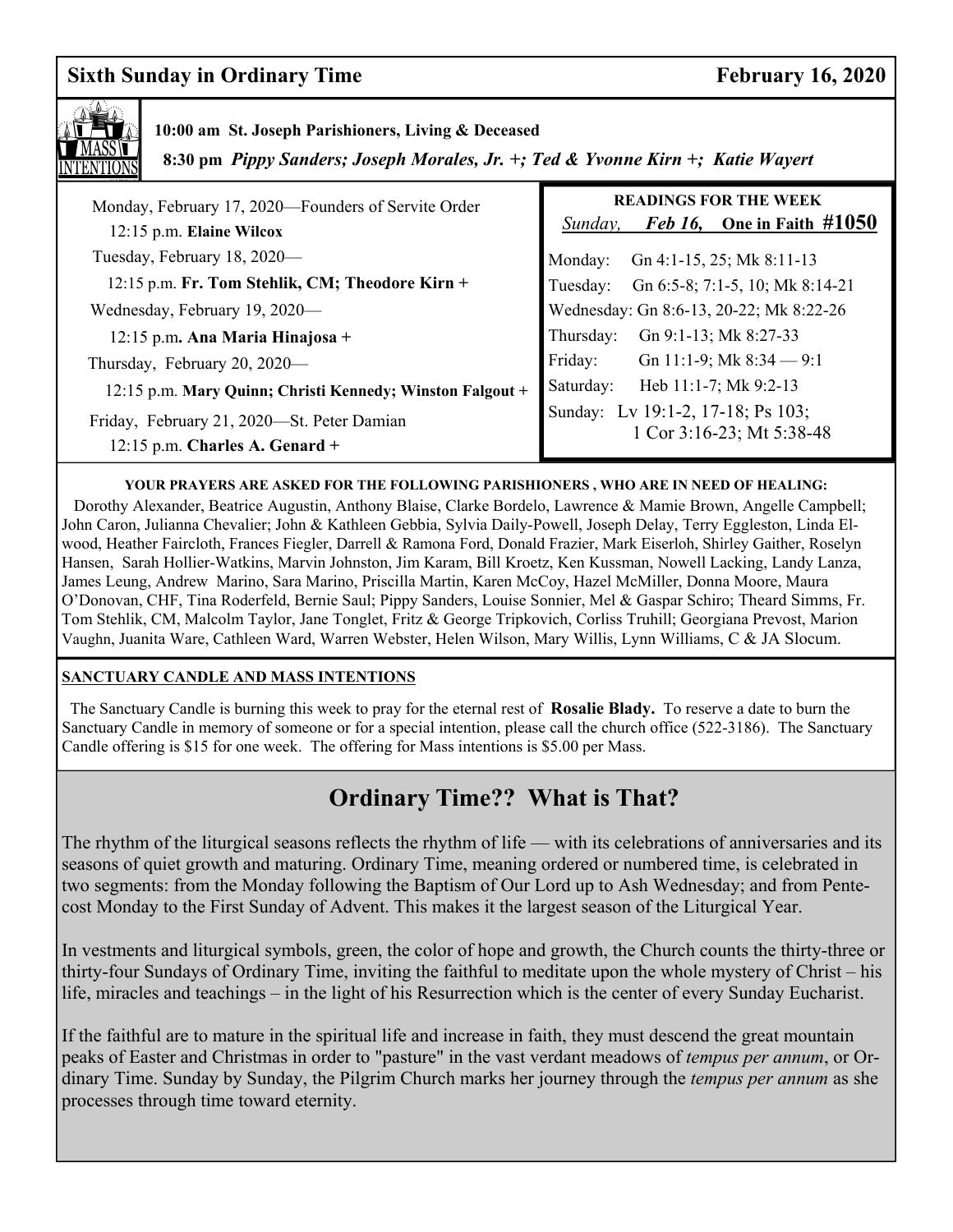Be my protector, O God, my stronghold to save me. For you are my rock, my stronghold! Ps 31:3

| <b>PARISH CALENDAR</b>                                  | <b>TREASURE &amp; STEWARDSHIP</b> |
|---------------------------------------------------------|-----------------------------------|
| 12 Feb. Thursday RCIA 6:30 pm, meets in the Chapel      | Sunday, February. 2  \$3,110.00   |
|                                                         | <b>Catholic Charities1,369.00</b> |
| 9 & 16 Feb. Sunday Children's Liturgy (10 am & 8:30 pm) | Thank you for your generosity!    |

**St. Joseph Altar** In preparation for the Feast of our Patron, St. Joseph, please stop by the table in the entrance and pick up a tag to contribute to the Altar. Part of the tradition is that everything is shared or donated as a sign of gratitude and thanksgiving to God who helps us thru the intercession of St. Joseph who cared for Mary and Jesus here on earth.

The next **Parish Social** will be the watching of the Endymion parade on Saturday February 22nd. Please sign up in the lobby after each mass if interested in joining the festivities.

Please **pray for the Catechumens** (those preparing to enter the Church): Deidra, John, Jose, Judy, Ken, Michelle, Mindy, Rick, and Tim.



# **Pope Francis'** *Febuary* **Intention**

We pray that the cries of our migrant brothers and sisters, victims of criminal trafficking, may be heard and considered.

> **CONGRATULATIONS to: Ricky and Lindsey On the Baptism of** *Ellis Ann*

 *Thanks for supporting the Catholic Schools Special Collection*

### **TODAY'S READINGS**

First Reading — God allows us to make choices, but we are not to choose injustice or sinfulness (Sirach 15:15-20).

**Psalm** — Blessed are they who follow the law of the Lord! (Psalm 119).

**Second Reading** — God's wisdom is mysterious and hidden (1) Corinthians 2:6-10).

**Gospel** — Jesus has come not to abolish but to fulfill the law and the prophets (Matthew 5:17-37).

#### **CHOICE**

 "If you choose you can keep the commandments," Sirach tells us. God "has set before you fire and water; to whichever you choose, stretch forth your hand." This is a great mystery: God does not control us or manipulate us so that we cannot choose our own path. We have certain boundaries, but no one but we can choose our way within those boundaries.

 In today's reading from Matthew's Gospel, Jesus reminds us of our freedom and our responsibility for our lives. He calls us to look beyond the words of the commandments, all the way to their meaning. Look beyond the adultery to the selfishness that poisons our love. Look beyond the murder to the anger that eats away at our compassion. Look beyond the perjured testimony to the lies and deception that drive our behavior.

 Our vocation is to choose life for ourselves, and to choose a path through our part of the world that helps make life possible and more abundant for others as well.

#### **CHARTER FOR THE PROTECTION OF CHILDREN AND YOUNG PEOPLE**

In response to the Charter for the Protection of Children and Young People from the United States Conference of Catholic Bishops, the Archdiocese of New Orleans continues to make the Hot Line available for anyone who has been hurt or sexually abused by anyone who works for the Church. The Hot Line continues to be available; the number is (504) 522-5019. In continuing our commitment to support and to heal, we invite and encourage individuals who have been hurt or sexually abused recently or in the past by clergy, religious or other employees of the Archdiocese to call our Hot Line and your message will be received confidentially by a mental health professional. Anyone can make a direct call during regular business hours to the Victims' Assistance Coordinator at (504) 861-6253.